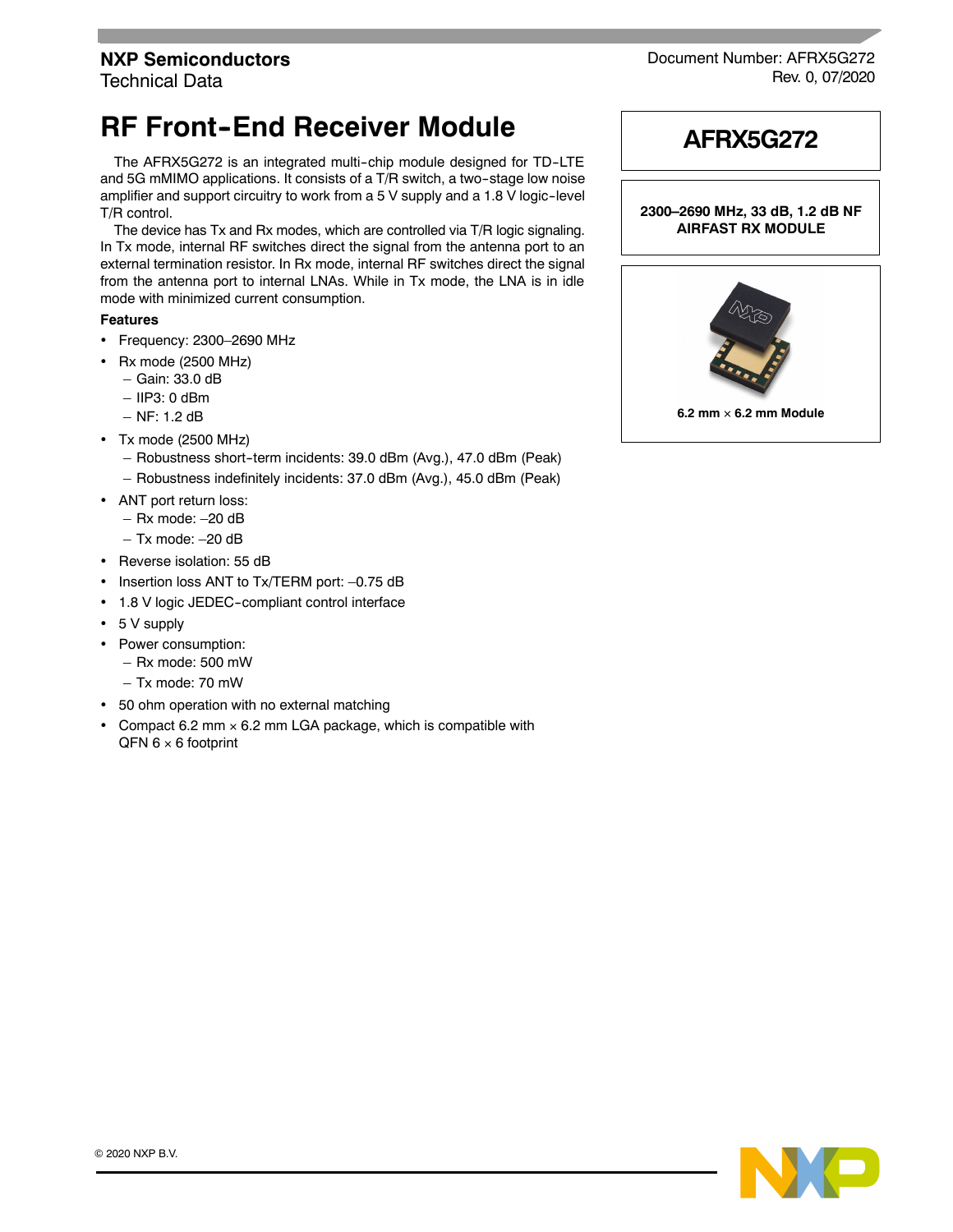

#### **Table 1. Maximum Ratings**

| Rating                                                        | Symbol           | Value           | Unit |
|---------------------------------------------------------------|------------------|-----------------|------|
| <b>Operating Voltage</b>                                      | V <sub>DD</sub>  | 5.25            | Vdc  |
| Storage Temperature Range                                     | <sup>I</sup> stg | $-65$ to $+150$ | °C   |
| Case Operating Temperature Range                              | Тc               | $-40$ to $+105$ | °C   |
| Operating Junction Temperature (1)                            | L.               | 150             | °C   |
| Input Power (Rx mode, P <sub>avg</sub> , CW)                  | $P_{in}$         | 20              | dBm  |
| Input Power (Tx mode, 10 sec. Duration, 10 MHz LTE, 8 db PAR) | $P_{in}$         | 39.0            | dBm  |

#### **Table 2. ESD Protection Characteristics**

| <b>Test Methodology</b>               | <b>Class</b> |
|---------------------------------------|--------------|
| Human Body Model (per JS-001-2017)    |              |
| Charge Device Model (per JS-002-2014) | r<br>v       |

## **Table 3. Moisture Sensitivity Level**

| <b>Test Methodology</b>              | Rating | Package Peak Temperature |  |
|--------------------------------------|--------|--------------------------|--|
| Per JESD22-A113. IPC/JEDEC J-STD-020 |        | 260                      |  |

1. Continuous use at maximum temperature will affect MTTF.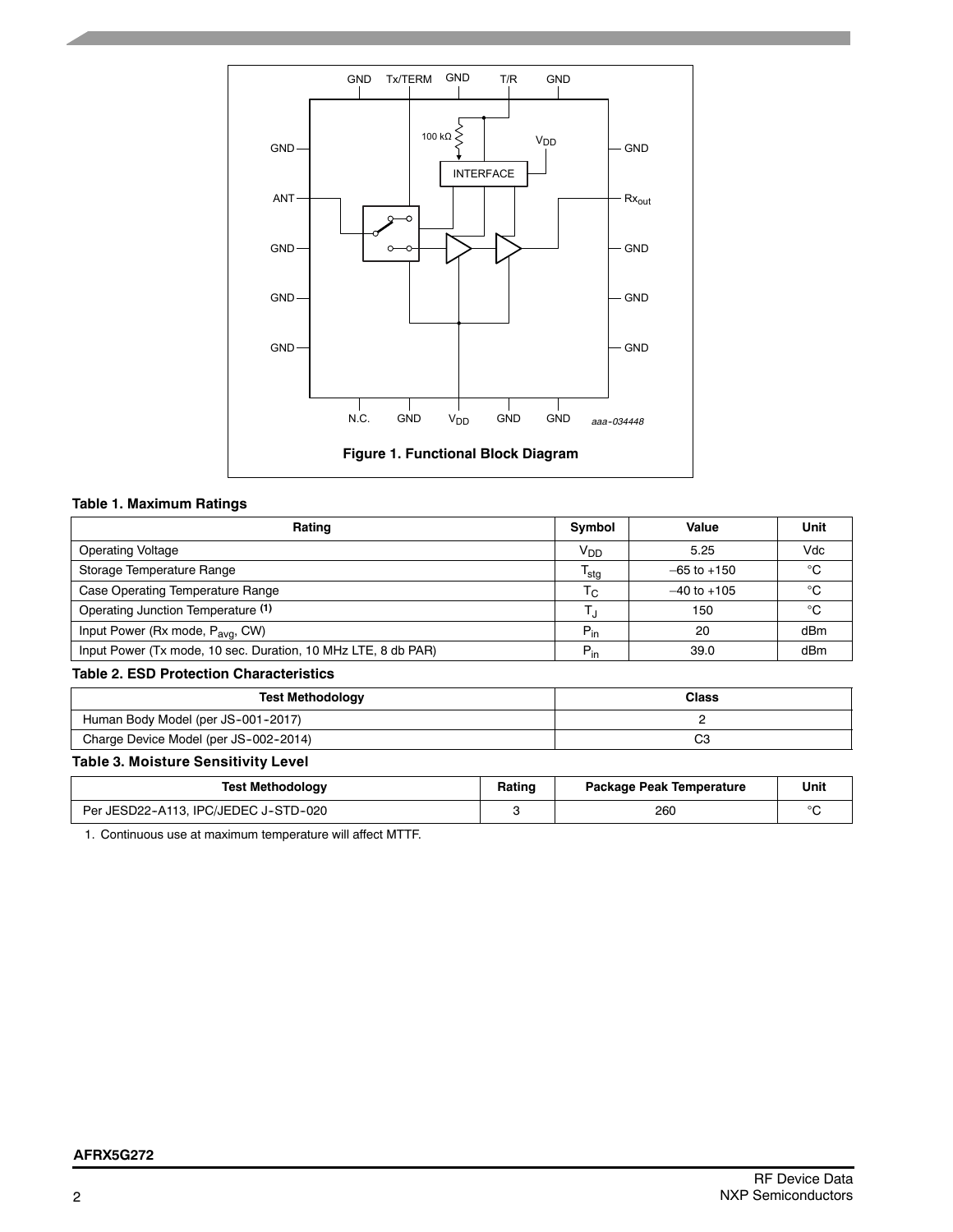## **Table 4. Electrical Characteristics** (V<sub>DD</sub> = 5 Vdc, 2500 MHz, T<sub>A</sub> = 25°C, 50 ohm system, in NXP Application Circuit)

| <b>Characteristic</b>                                                                                                                                          | Symbol           | Min                      | <b>Typ</b>     | Max                            | Unit   |
|----------------------------------------------------------------------------------------------------------------------------------------------------------------|------------------|--------------------------|----------------|--------------------------------|--------|
| <b>Rx Mode</b>                                                                                                                                                 |                  |                          |                |                                |        |
| Gain (ANT to Rxout)                                                                                                                                            | $G_{p}$          | $\frac{1}{1}$            | 33.0           |                                | dB     |
| Third Order Input Intercept Point                                                                                                                              | IIP <sub>3</sub> |                          | $\mathbf 0$    |                                | dBm    |
| $P_{in}$ @ 1 dB Compression Point                                                                                                                              | P1dBi            |                          | $-15$          |                                | dBm    |
| Noise Figure ANT to Rxout<br>$100^{\circ}$ C<br>$25^{\circ}$ C                                                                                                 | NF               |                          | 1.6<br>1.2     |                                | dB     |
| <b>Return Loss</b><br><b>ANT Port</b><br>Rx <sub>out</sub> Port                                                                                                | <b>RL</b>        |                          | $-20$<br>$-20$ |                                | dB     |
| Reverse Isolation                                                                                                                                              | $ S_{12} ^2$     | $\qquad \qquad -$        | 55             | $\qquad \qquad \longleftarrow$ | dB     |
| <b>Tx Mode</b>                                                                                                                                                 |                  |                          |                |                                |        |
| Return Loss<br><b>ANT Port</b><br>Tx Port                                                                                                                      | <b>RL</b>        |                          | $-20$<br>$-20$ |                                | dB     |
| Insertion Loss ANT to Tx/TERM                                                                                                                                  | IL               | —                        | $-0.75$        | $\overline{\phantom{0}}$       | dB     |
| P <sub>out</sub> @ 0.1 dB Compression Point (ANT to Tx)                                                                                                        | P0.1dB           |                          | 45             |                                | dBm    |
| Power Handling - Derating and Incidence                                                                                                                        |                  |                          |                |                                |        |
| Tx Port, Normal Operation: 2500 MHz, -40°C to +100°C, P <sub>avg</sub> ,<br>20 MHz LTE, 8 dB PAR Incident on ANT Pin                                           |                  |                          | 37.0           | $\overline{\phantom{0}}$       | dBm    |
| Tx Port, Short-Term Incident (10S): 2500 MHz, $-40^{\circ}$ C to +100 $^{\circ}$ C,<br>P <sub>avg</sub> , 20 MHz LTE, 8 dB PAR Incident on ANT P <sub>in</sub> |                  |                          | 39.0           |                                | dBm    |
| Rx Port, Normal Operation: 2500 MHz, -40°C to +100°C, P <sub>avg</sub> , CW,<br>Incident on ANT P <sub>in</sub>                                                |                  |                          | 20.0           |                                | dBm    |
| Timing                                                                                                                                                         |                  |                          |                |                                |        |
| ANT to Rx <sub>out</sub> Gain Setting Time to within 0.3 dB of Final after T/R<br>Command, $-10^{\circ}$ C to +105 $^{\circ}$ C                                |                  | $\overline{\phantom{0}}$ | < 1.0          |                                | usec   |
| ANT to Termination Path Insertion Loss Setting Time to within 0.3 dB<br>of Final after T/R Command, -10°C to +105°C                                            |                  |                          | 0.5            |                                | usec   |
| T/R Interface                                                                                                                                                  |                  |                          |                |                                |        |
|                                                                                                                                                                | $V_{IL}$         |                          | $\equiv$       | 0.6825                         | $\vee$ |
| JEDEC T/R Interface Voltage                                                                                                                                    | $V_{\text{IH}}$  | 1.0725                   |                |                                | $\vee$ |
| <b>Table 5. Ordering Information</b>                                                                                                                           |                  |                          |                |                                |        |
|                                                                                                                                                                |                  |                          |                |                                |        |

| Device      | Tape and Reel Information                               | Package                       |
|-------------|---------------------------------------------------------|-------------------------------|
| AFRX5G272T4 | T4 Suffix = 2,500 Units, 16 mm Tape Width, 13-inch Reel | 6.2 mm $\times$ 6.2 mm Module |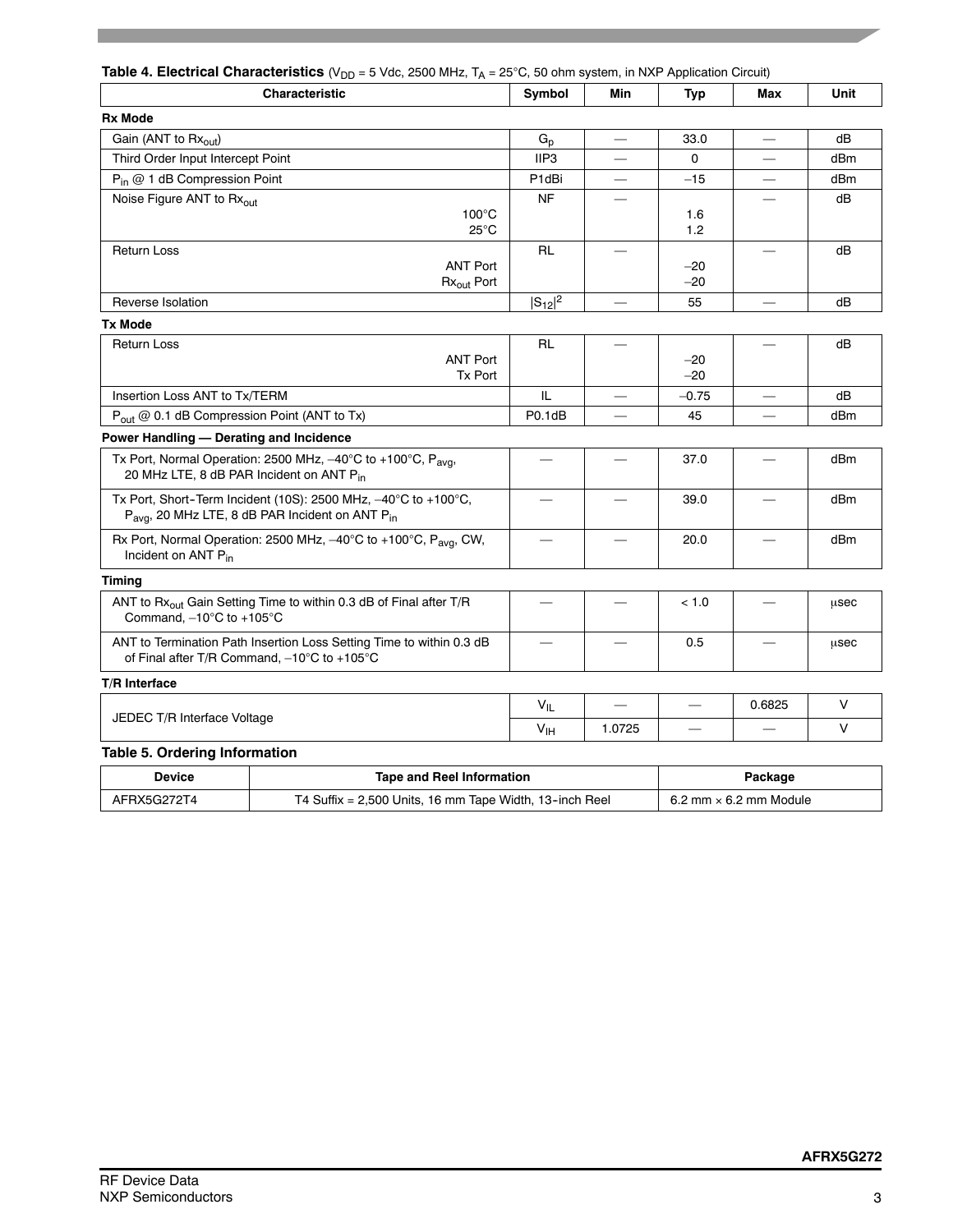

## **Table 6. Functional Pin Description**

| <b>Pin Number</b>                                    | <b>Pin Function</b> | <b>Pin Description</b>                                                                            |
|------------------------------------------------------|---------------------|---------------------------------------------------------------------------------------------------|
| 1, 3, 4, 5, 7, 9, 10, 11, 12, 13, 15, 16, 18, 20, 21 | <b>GND</b>          | Ground                                                                                            |
| 2                                                    | <b>ANT</b>          | Antenna Port/RF Input Port                                                                        |
| 6                                                    | N.C.                | No Connection                                                                                     |
| 8                                                    | $V_{DD}$            | DC Bias Voltage                                                                                   |
| 14                                                   | $Rx_{out}$          | <b>RF Output for LNA</b>                                                                          |
| 17(1)                                                | T/R                 | Digital Control for Transmit/Receive Switch (100 k $\Omega$ pulldown is integrated<br>internally) |
| 19                                                   | Tx/TERM             | 50 $\Omega$ Termination Port (user will need to provide 50 $\Omega$ termination externally)       |

1. T/R = Low, ANT to Tx. T/R = High, ANT to  $Rx_{out.}$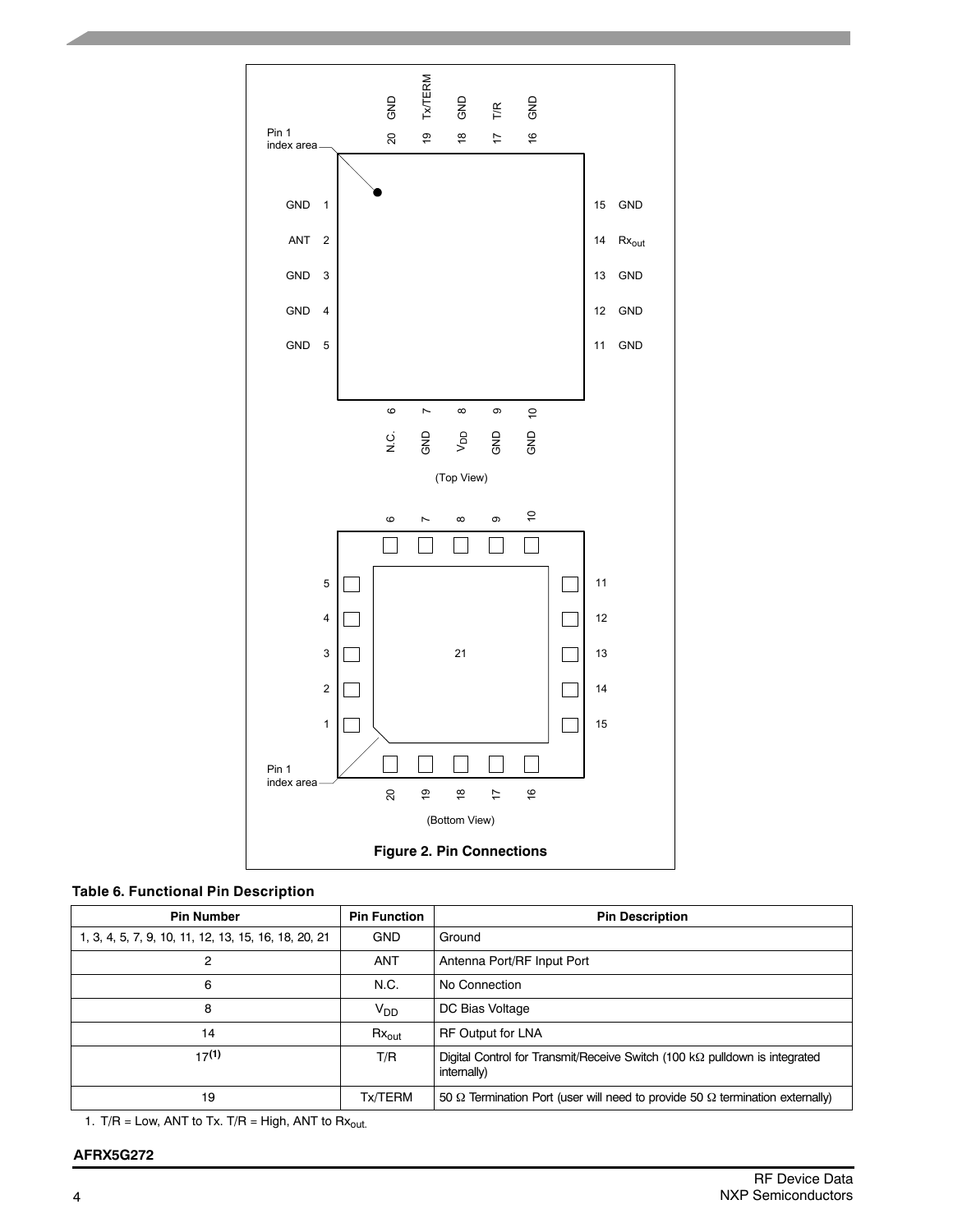

*aaa--036994*

**Figure 3. AFRX5G272 Application Circuit Component Layout**

|  | Table 7. AFRX5G272 Application Circuit Designations and Values |  |
|--|----------------------------------------------------------------|--|
|  |                                                                |  |

| Part           | <b>Description</b>                          | <b>Part Number</b> | <b>Manufacturer</b> |
|----------------|---------------------------------------------|--------------------|---------------------|
| C <sub>1</sub> | 10 µF Chip Capacitor                        | GRM188R61A106ME69  | Murata              |
| C <sub>2</sub> | 10 pF Chip Capacitor                        | GRM1555C1E100JA01  | Murata              |
| Q1             | <b>Receiver Module</b>                      | AFRX5G272          | <b>NXP</b>          |
| R1             | 10 k $\Omega$ , 1/16 W Chip Resistor        | RC0402JR-0710KL    | Yageo               |
| R <sub>2</sub> | 20 k $\Omega$ , 1/16 W Chip Resistor        | RC0402JR-0720KL    | Yaqeo               |
| <b>PCB</b>     | Rogers R04350B, 0.010", $\epsilon_r = 3.66$ | M228234            | MTL                 |

**NOTE:** R1 and R2 components are needed only when the NXP application circuit (Figure 3) is used in conjunction with a jumper for the convenient application of a T/R control voltage. R1 and R2 are not required in customer end application board designs.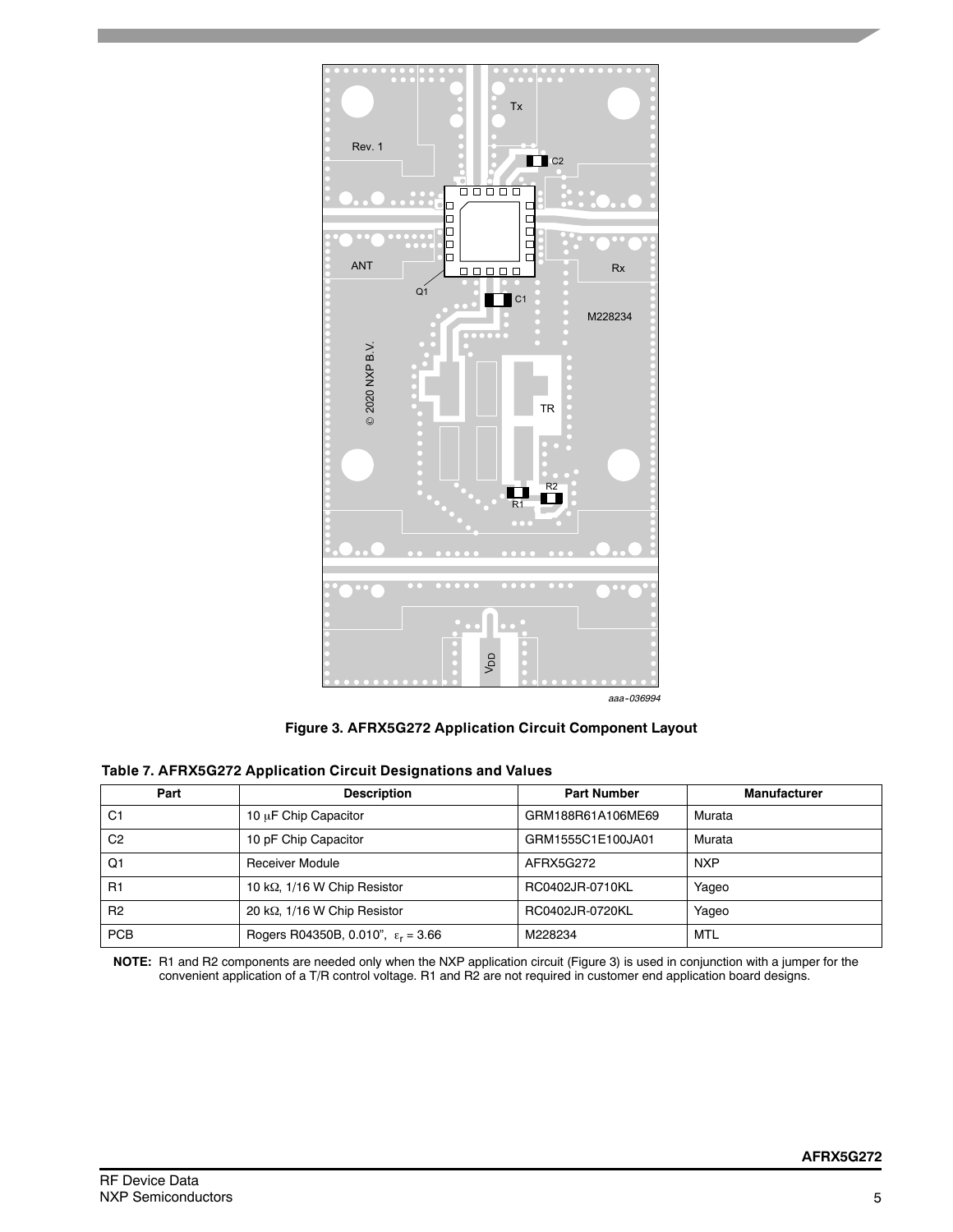

**Figure 4. Product Marking**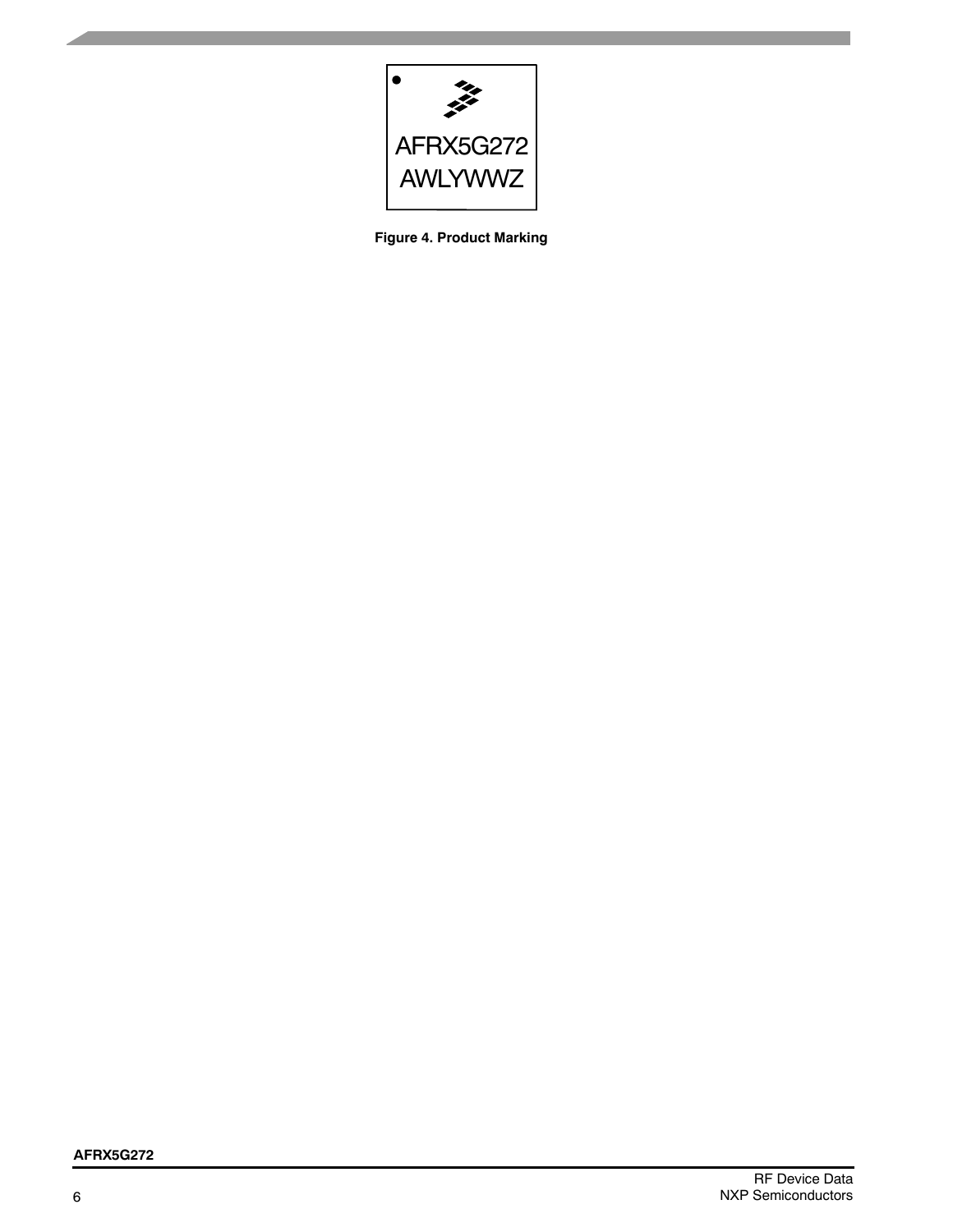SOT1996-1





| $\bullet$ NXP B.V.            | ALL RIGHTS RESERVED |                        |                  | DATE: 29 AUG 2018 |
|-------------------------------|---------------------|------------------------|------------------|-------------------|
| MECHANICAL OUTLINE            | STANDARD:           | <b>DRAWING NUMBER:</b> | <b>REVISION:</b> | PAGE:             |
| VERSION NOT TO SCALE<br>PRINT | NON-JEDEC           | 98ASA01306D            |                  | OF                |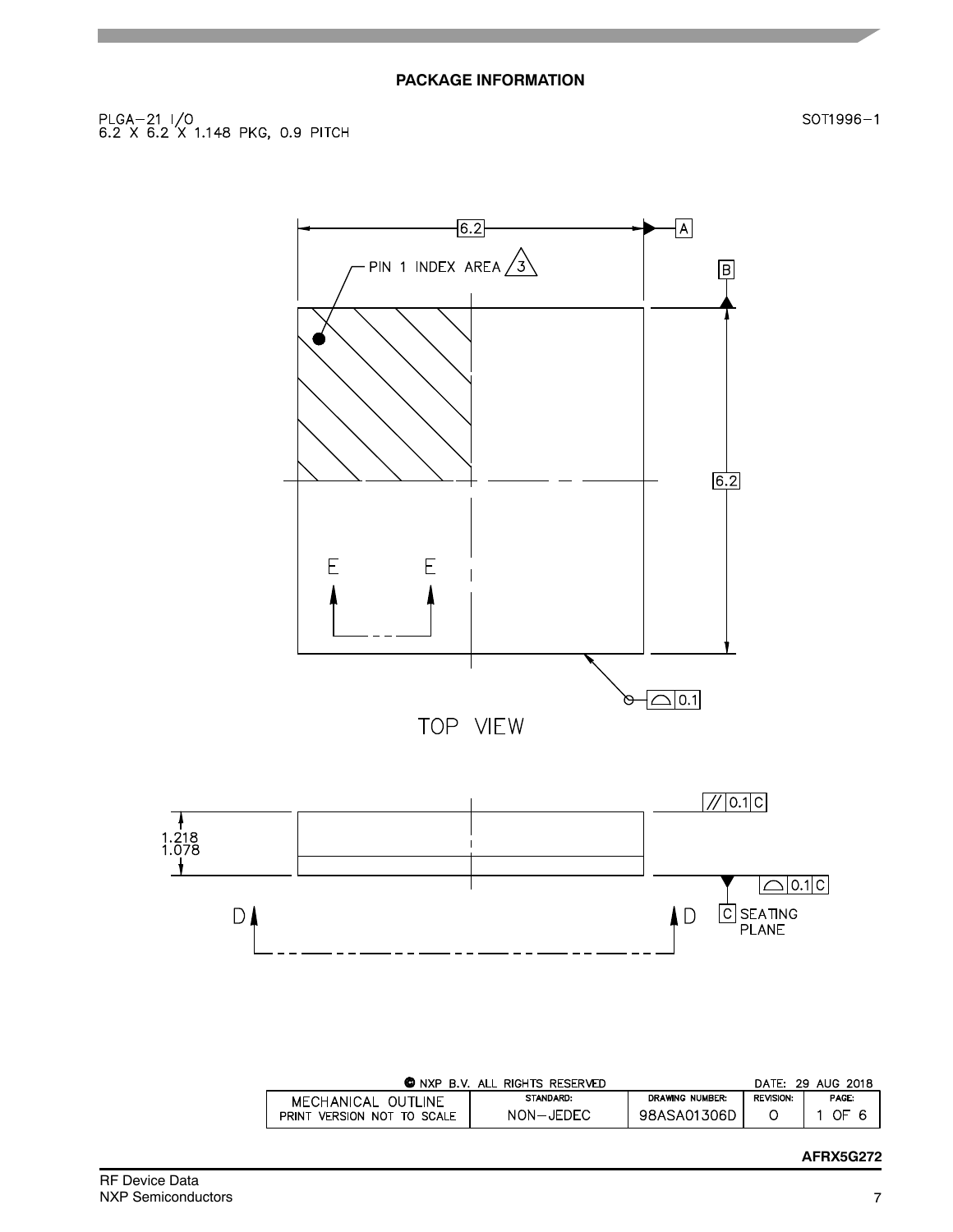

| <b>C</b> NXP                  | B.V. ALL RIGHTS RESERVED |                 |                  | DATE: 29 AUG 2018 |
|-------------------------------|--------------------------|-----------------|------------------|-------------------|
| MECHANICAL OUTLINE            | STANDARD:                | DRAWING NUMBER: | <b>REVISION:</b> | <b>PAGE:</b>      |
| VERSION NOT TO SCALE<br>PRINT | NON-JEDEC                | 98ASA01306D     |                  |                   |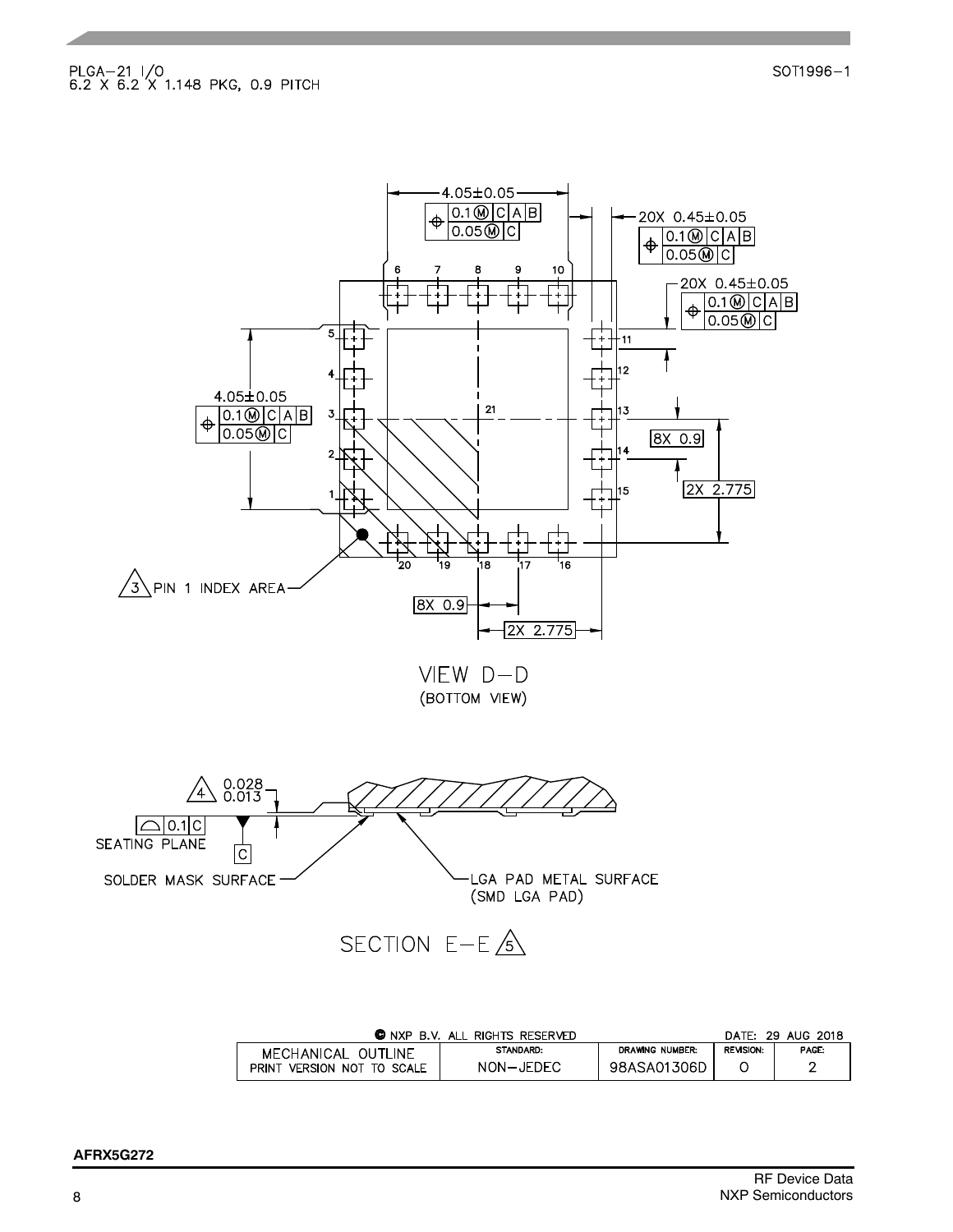

## PCB DESIGN GUIDELINES - SOLDER MASK OPENING PATTERN

THIS SHEET SERVES ONLY AS A GUIDELINE TO HELP DEVELOP A USER SPECIFIC SOLUTION.<br>DEVELOPMENT EFFORT WILL STILL BE REQUIRED BY END USERS TO OPTIMIZE PCB MOUNTING PROCESSES AND BOARD DESIGN IN ORDER TO MEET INDIVIDUAL/SPECIFIC REQUIREMENTS.

|                            | <b>O</b> NXP B.V. ALL RIGHTS RESERVED |                 |                  | DATE: 29 AUG 2018 |
|----------------------------|---------------------------------------|-----------------|------------------|-------------------|
| MECHANICAL OUTLINE         | STANDARD:                             | DRAWING NUMBER: | <b>REVISION:</b> | PAGE:             |
| PRINT VERSION NOT TO SCALE | NON-JEDEC                             | 98ASA01306D     |                  |                   |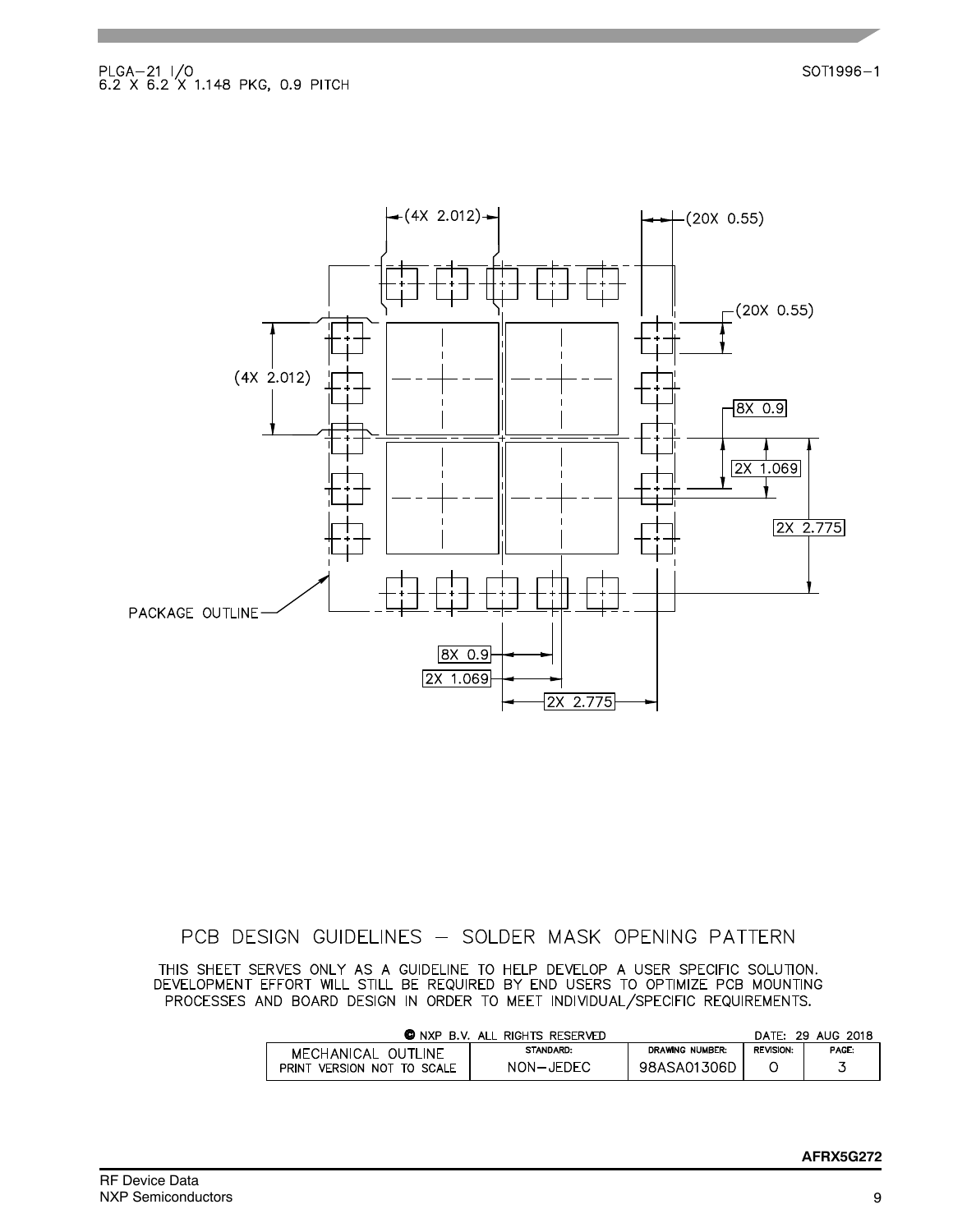SOT1996-1



## PCB DESIGN GUIDELINES - I/O PADS AND SOLDERABLE AREAS

THIS SHEET SERVES ONLY AS A GUIDELINE TO HELP DEVELOP A USER SPECIFIC SOLUTION.<br>DEVELOPMENT EFFORT WILL STILL BE REQUIRED BY END USERS TO OPTIMIZE PCB MOUNTING PROCESSES AND BOARD DESIGN IN ORDER TO MEET INDIVIDUAL/SPECIFIC REQUIREMENTS.

| © NXP<br>R V                  | . ALL RIGHTS RESERVED |                 | DATE:            | 29 AUG 2018 |
|-------------------------------|-----------------------|-----------------|------------------|-------------|
| MECHANICAL OUTLINE            | <b>STANDARD:</b>      | DRAWING NUMBER: | <b>REVISION:</b> | PAGE:       |
| VERSION NOT TO SCALE<br>PRINT | NON-JEDEC             | 98ASA01306D     |                  |             |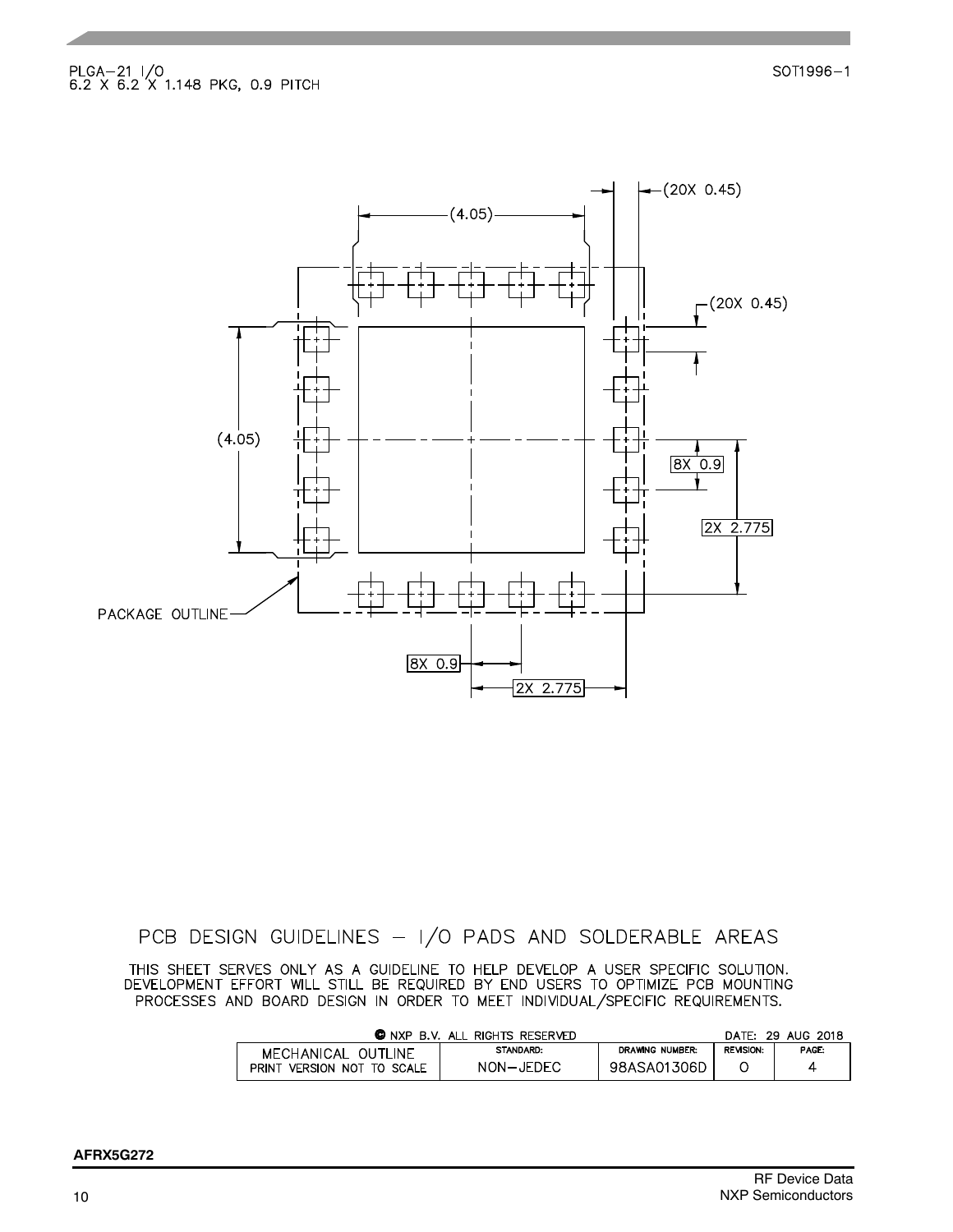

## RECOMMENDED STENCIL THICKNESS 0.125

## PCB DESIGN GUIDELINES - SOLDER PASTE STENCIL

THIS SHEET SERVES ONLY AS A GUIDELINE TO HELP DEVELOP A USER SPECIFIC SOLUTION.<br>DEVELOPMENT EFFORT WILL STILL BE REQUIRED BY END USERS TO OPTIMIZE PCB MOUNTING PROCESSES AND BOARD DESIGN IN ORDER TO MEET INDIVIDUAL/SPECIFIC REQUIREMENTS.

| <b>O</b> NXP<br>B.V. ALL RIGHTS RESERVED | DATF:     | 29 AUG 2018     |                  |       |
|------------------------------------------|-----------|-----------------|------------------|-------|
| MECHANICAL OUTLINE                       | STANDARD: | DRAWING NUMBER: | <b>REVISION:</b> | PAGE: |
| PRINT<br>VERSION NOT TO SCALE            | NON-JEDEC | 98ASA01306D     |                  |       |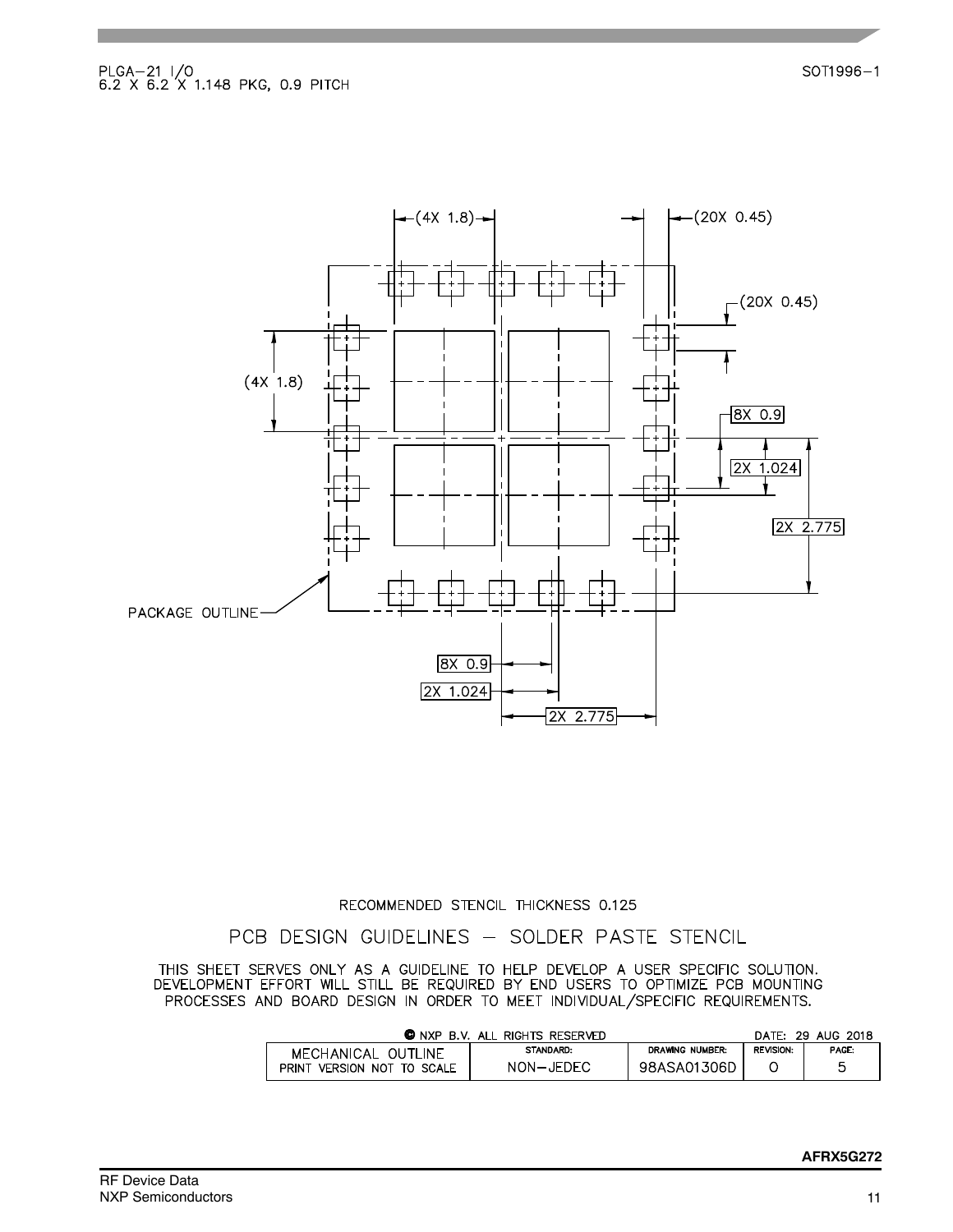NOTES:

ัธ.`

- 1. ALL DIMENSIONS IN MILLIMETERS.
- 2. DIMENSIONING AND TOLERANCING PER ASME Y14.5M-1994.
- $\overline{3}$  PIN 1 FEATURE SHAPE, SIZE AND LOCATION MAY VARY.

DIMENSION APPLIES TO ALL LEADS AND FLAG.  $\sqrt{4}$ .

THE BOTTOM VIEW SHOWS THE SOLDERABLE AREA OF THE PADS. THE CENTER PAD (PIN 21) AND THE PERIPHERAL PADS ARE SOLDER MASK DEFINED (SMD).

| © NXP<br>B.V. ALL RIGHTS RESERVED |           | DATE: 29 AUG 2018      |                  |       |
|-----------------------------------|-----------|------------------------|------------------|-------|
| MECHANICAL OUTLINE                | STANDARD: | <b>DRAWING NUMBER:</b> | <b>REVISION:</b> | PAGE: |
| VERSION NOT TO SCALE<br>PRINT     | NON-JEDEC | 98ASA01306D            |                  |       |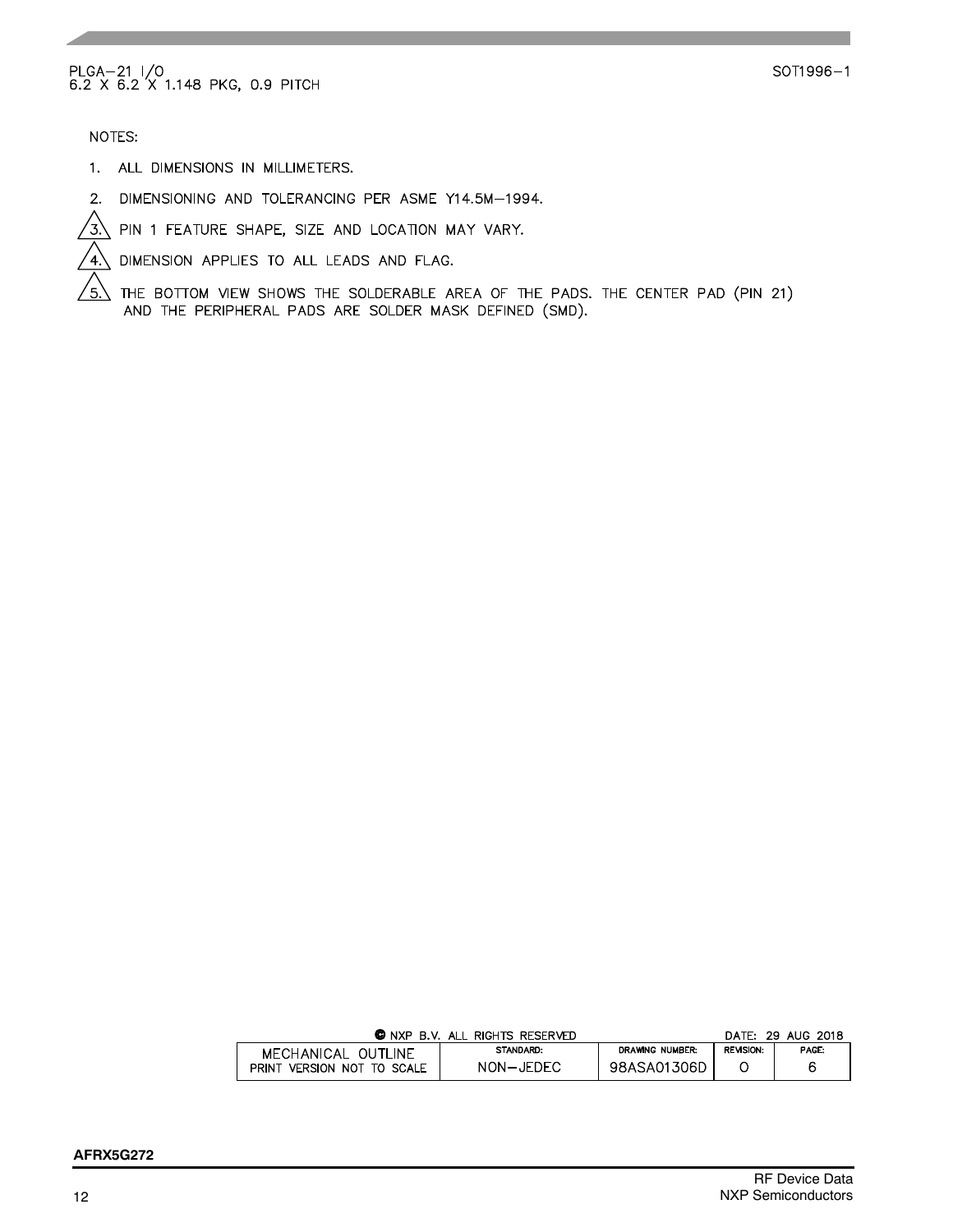## **PRODUCT TOOLS**

Refer to the following resource to aid your design process.

## **Development Tools**

• Printed Circuit Boards

## **FAILURE ANALYSIS**

At this time, because of the physical characteristics of the part, failure analysis is limited to electrical signature analysis. In cases where NXP is contractually obligated to perform failure analysis (FA) services, full FA may be performed by third party vendors with moderate success. For updates contact your local NXP Sales Office.

#### **REVISION HISTORY**

The following table summarizes revisions to this document.

| <b>Revision</b> | <b>Date</b>      | <b>Description</b>                              |
|-----------------|------------------|-------------------------------------------------|
|                 | <b>July 2020</b> | l release of data sheet<br>Initial<br>$\bullet$ |